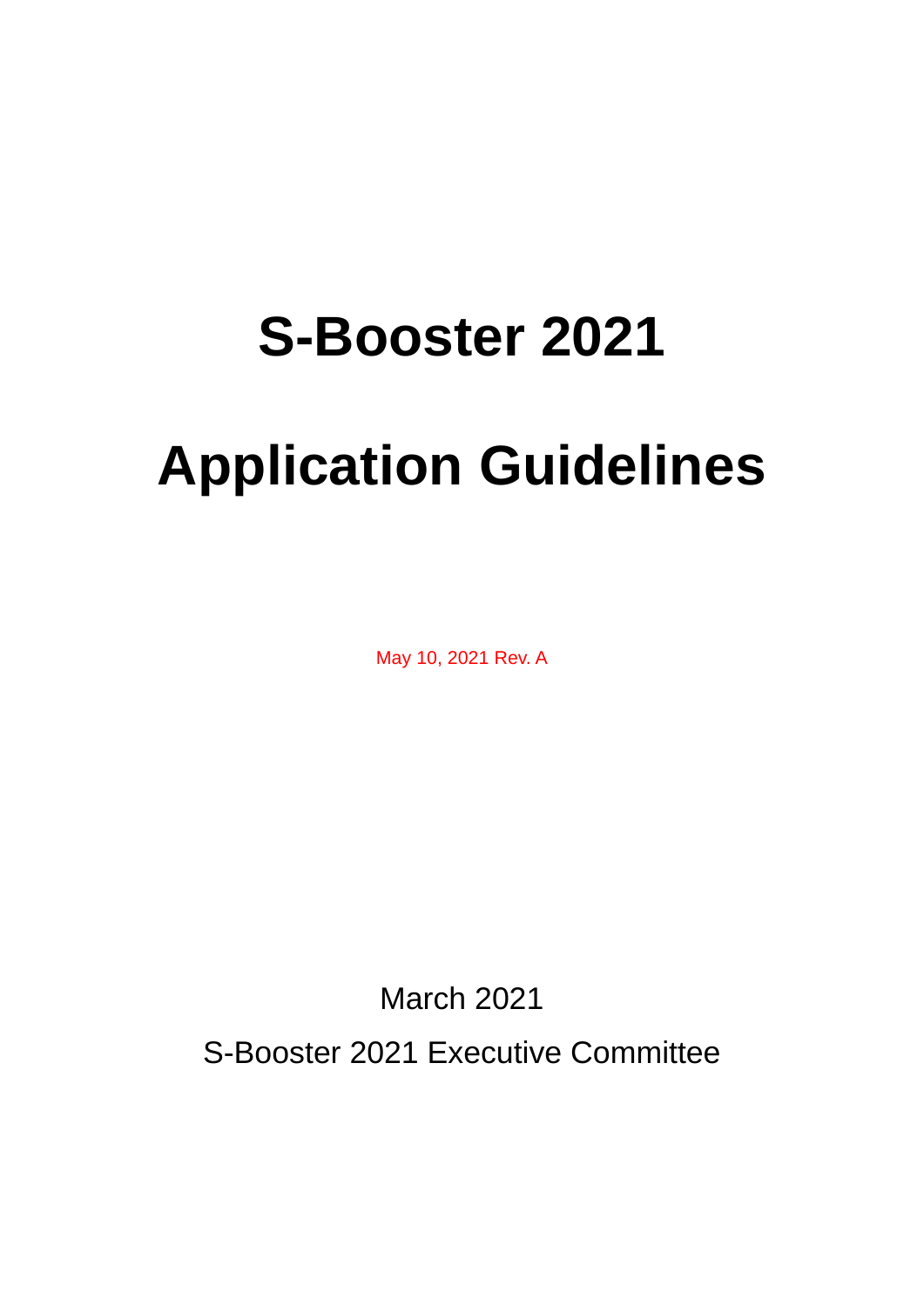# **Contents**

| 1. S-Booster objectives                    | 1               |
|--------------------------------------------|-----------------|
| 2. Organizer                               | $\mathbf{2}$    |
| 3. Application information                 | 3               |
| 4. Selection process                       | 8               |
| 5. Judging                                 | 11              |
| 6. Prizes                                  | 12 <sub>2</sub> |
| 7. Rights to ideas, etc.                   | 13              |
| <b>Application Information Review Form</b> | <b>Appendix</b> |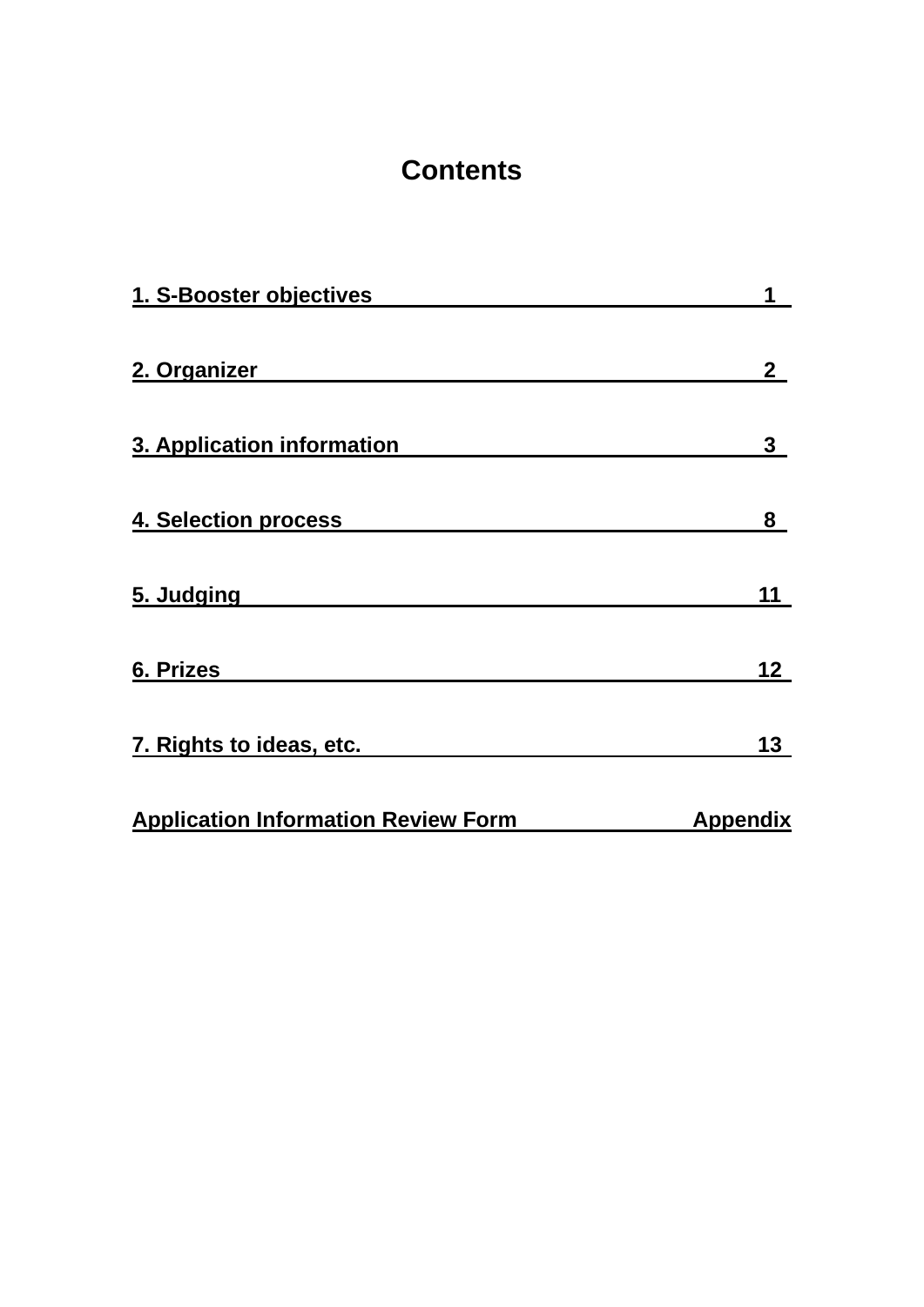## **1. S-Booster objectives**

S-Booster, is a space-based business idea contest launched in 2017.

A wide range of business ideas are submitted by entrepreneurs, students, individuals, members of different industries, and others who are aiming to start businesses or launch new projects. For excellent ideas S-Booster provides the following support for commercialization.

- Brush up your ideas with experts
- **•** Business matching opportunities
- **•** Prizes and prize money for funding activities in the initial period

From 2019, application area is expanded to the Asia-Oceania.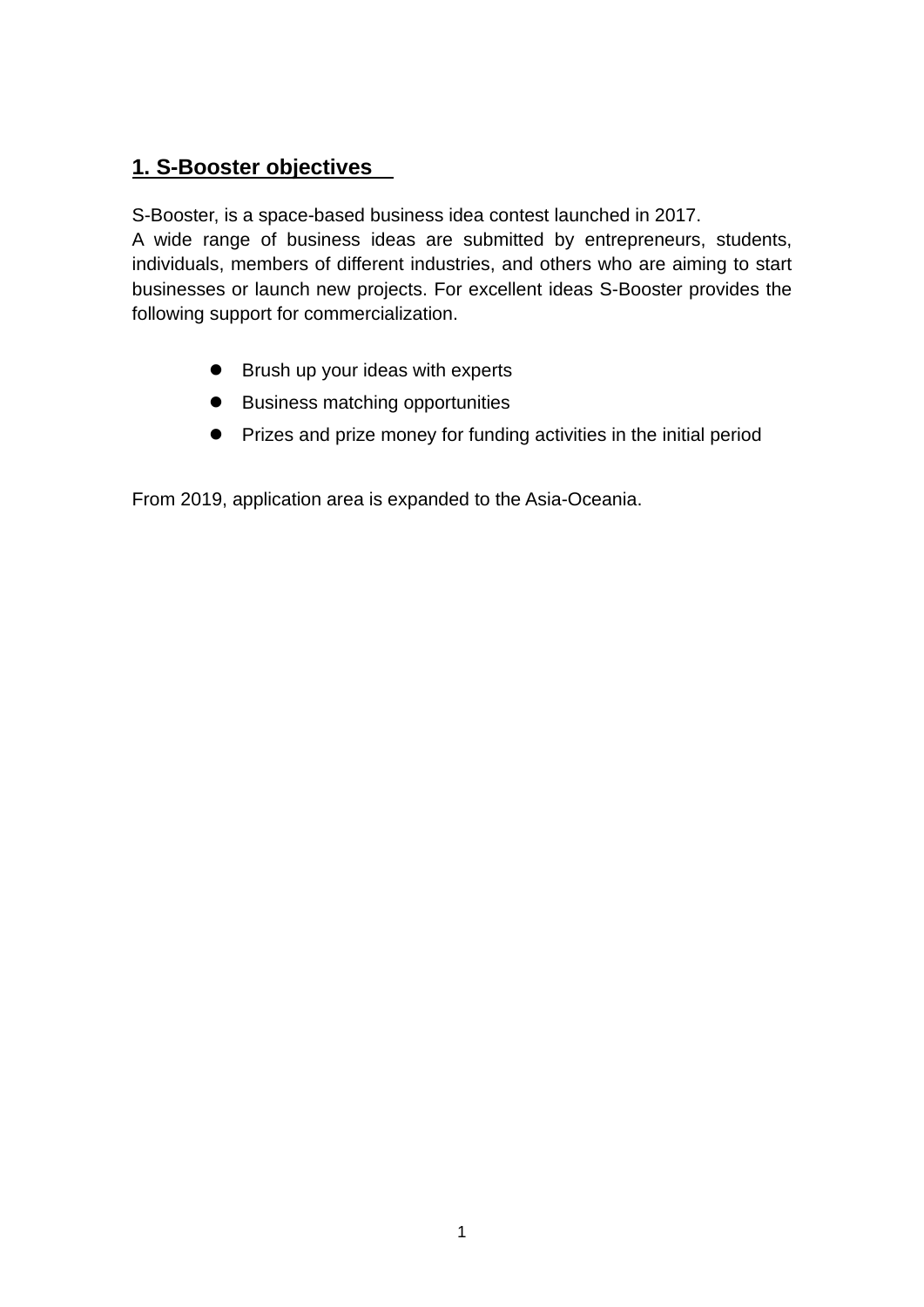## **2. Organizer**

S-Booster 2021 is operated by the S-Booster 2021 Executive Committee, comprised of the Cabinet Office, Government of Japan; Japan Aerospace Exploration Agency (JAXA); and New Energy and Industrial Technology Development Organization (NEDO).

Host: Cabinet Office, Government of Japan

Co-hosts:

- Japan Aerospace Exploration Agency (JAXA)
- New Energy and Industrial Technology Development Organization (NEDO)

Local host:

Geo-Informatics and Space Technology Development Agency (GISTDA), Thailand

Supporters (TBC):

- Ministry of Internal Affairs and Communications (MIC)
- Ministry of Education, Culture, Sports, Science and Technology (MEXT)
- Ministry of Agriculture, Forestry and Fisheries (MAFF)
- Ministry of Economy, Trade and Industry (METI)
- Ministry of Land, Infrastructure, Transport and Tourism (MLIT)
- Ministry of the Environment (MOE)
- Japanese Meteorological Agency (JMA)
- Multi-GNSS Asia (MGA)

Organizer: S-Booster 2021 Executive Committee

(comprised of the host and co-hosts)

S-Booster 2021 is supported with sponsorship fees. Sponsors (Japanese syllabary order):

- NTT DOCOMO, INC.
- SKY Perfect JSAT Corporation
- Sony Group Corporation
- The Dai-ichi Life Insurance Company, Limited
- Honda R&D Co., Ltd.

Facility Supporter: Mitsui Fudosan Co., Ltd (X-NIHONBASHI)

S-Booster 2021 Executive Committee Secretariat E-mail: [info@s-booster.jp](mailto:info@s-booster.jp)

A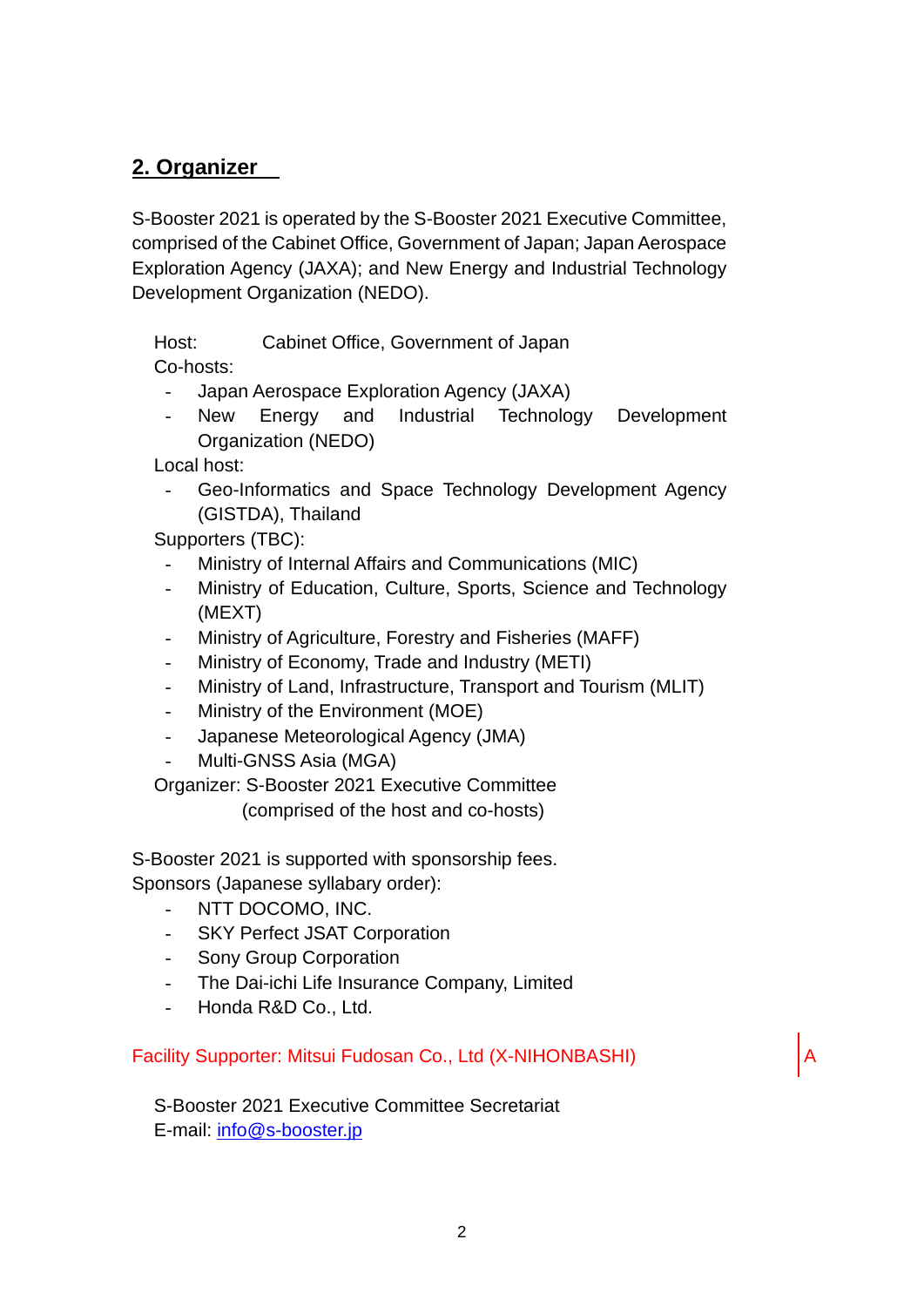## **3. Application information**

#### **1) Application Process**

Submitted space-based business ideas will undergo document screening (Round 1) and presentations (Round 2). Afterwards, Finalists will brush up their ideas with business-related advice from experts, called "mentoring," and receive support for commercializing their ideas. At the Final Round, their brushed up business ideas will be reviewed by investors, business companies, and others interested in the space field, and excellent ideas will be awarded prizes. They will be business matching opportunities with investors, business companies, and other parties to support your future creation of new businesses. The process from idea submission to the Final Round is as follows.



Refer to #4 on page 8 for the details of each process.

#### **(2) Application period**

Tuesday, March 23 – <del>Thursday, May 20 </del>Monday, May 31, 2021 (must arrive by <code>|A</code> 5:00 p.m. JST)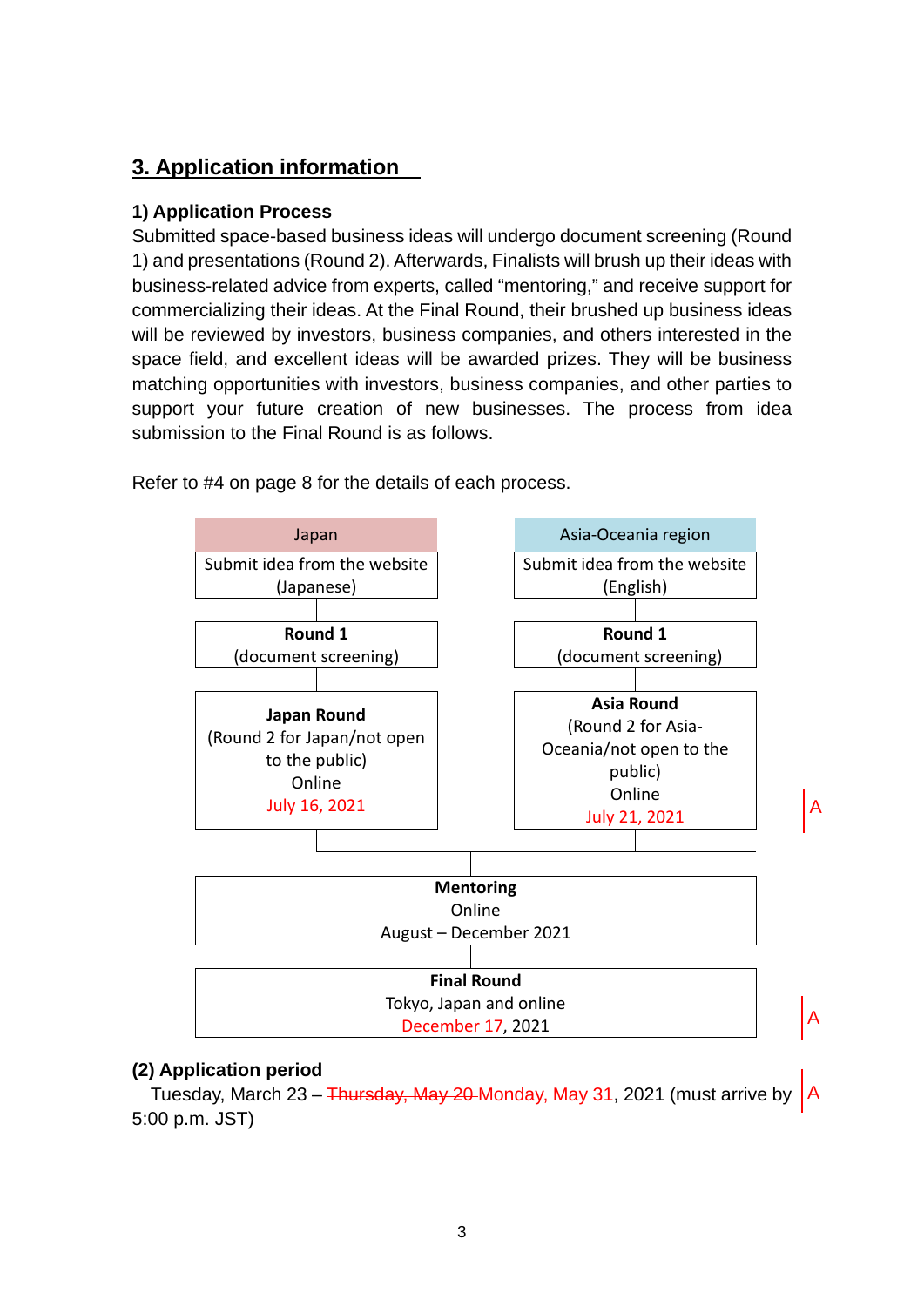#### **(3) Eligibility**

Individuals or teams in Japan and the Asia-Oceania region may enter the contest, regardless of whether they are affiliated with a company, university, etc. (Applicants not of legal age must be registered as part of a team with adults).

#### **[Please note]**

- **Applications for business ideas that clearly have no intention of commercialization will be excluded from the selection process.**
- **Ideas that have already received funding (\*) from an institutional investor, and those that have already been commercialized, are not accepted. Please note that you will lose your eligibility to participate, and be regarded as having withdrawn from the contest, if you receive funding from an institutional investor while participating in the contest.**
- $\triangleright$  The following may not be eligible: criminal groups; persons with any past or present relationships or communication, either direct or indirect, with criminal groups (including dealings, money payment, and provision of favors); persons who are members of criminal groups; persons in communication with criminal groups who are selected by executives, hired as employees, or involved in management.
- $\triangleright$  In addition to the above, any applicant recognized as unsuitable by the Executive Committee may have their eligibility revoked by the decision of the Executive Committee.
- (\*) Ideas funded by an angel investor are accepted.

#### **(4) Application categories**

Applications are accepted from Japan and the Asia-Oceania region.

#### <Japan>

Submit your idea in Japanese using the Japanese-language form. The Round 2 (Japan Round) presentation and question-and-answer session will be conducted entirely in Japanese.

<Asia-Oceania region>

Submit your idea in English using the English-language form. The Round 2 (Asia Round) presentation and question-and-answer session will be conducted entirely in English.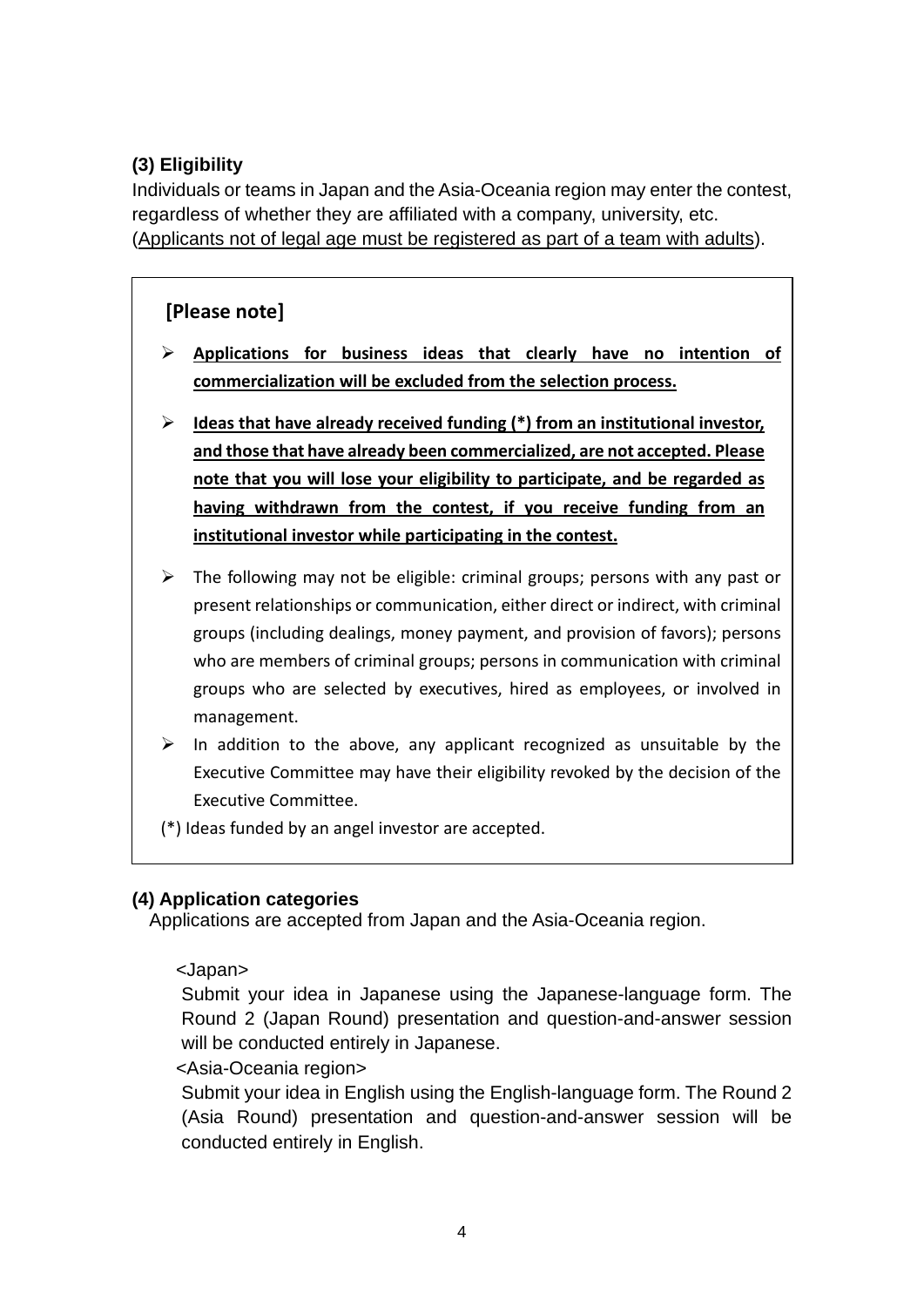\* The Final Round presentation can be conducted in either Japanese or English, regardless of the language used in the Round 2 presentation.

\* Regardless of the language used in the Final Round presentation, you will be asked to submit presentation materials in either English only or in both Japanese and English. Please contact the Secretariat if you would like language-related assistance.

#### **(5) Themes**

Ideas are accepted on following themes.

These ideas can be already verified, or can be technologies to be created in the future, etc.

It is not guaranteed that companies proposing themes will provide support for these business ideas.

Themes (click the link for more information of Sponsors theme)

1 Business idea that utilizes space \*

2 NTT DOCOMO, INC.

[A new way to "connect" space and the earth to enrich people's lives.](https://s-booster.jp/en/2021/#modalSponsor-DOCOMO)

3 SKY Perfect JSAT Corporation

Our Unlimited [Vision, Your Practical Value.](https://s-booster.jp/en/2021/#modalSponsor-SPTVJSAT)

4 Sony Group Corporation

[listens \(senses\) to the silent voices of all things in nature and prevents undesirable](https://s-booster.jp/en/2021/#modalSponsor-SONY)  [events in advance](https://s-booster.jp/en/2021/#modalSponsor-SONY)

5 Honda R&D Co., Ltd.

[Intelligent Ground Mobility Robot and Vehicle Utilizing Information from Space](https://s-booster.jp/en/2021/#modalSponsor-HONDA)

\* Applications from the Asia-Oceania region must include collaboration with Japanese companies, organizations, etc., or must use Japanese space equipment and space systems (launch vehicles, satellites, services, etc. from Japanese institutes and companies).

Example) Quasi-Zenith Satellite System (QZSS), Tellus, etc.

\*\* Please see the website for more information.

S-Booster 2021 website (Japanese):<https://s-booster.jp/2021/#sponsortheme> S-Booster 2021 website (English):<https://s-booster.jp/en/2021/#sponsortheme>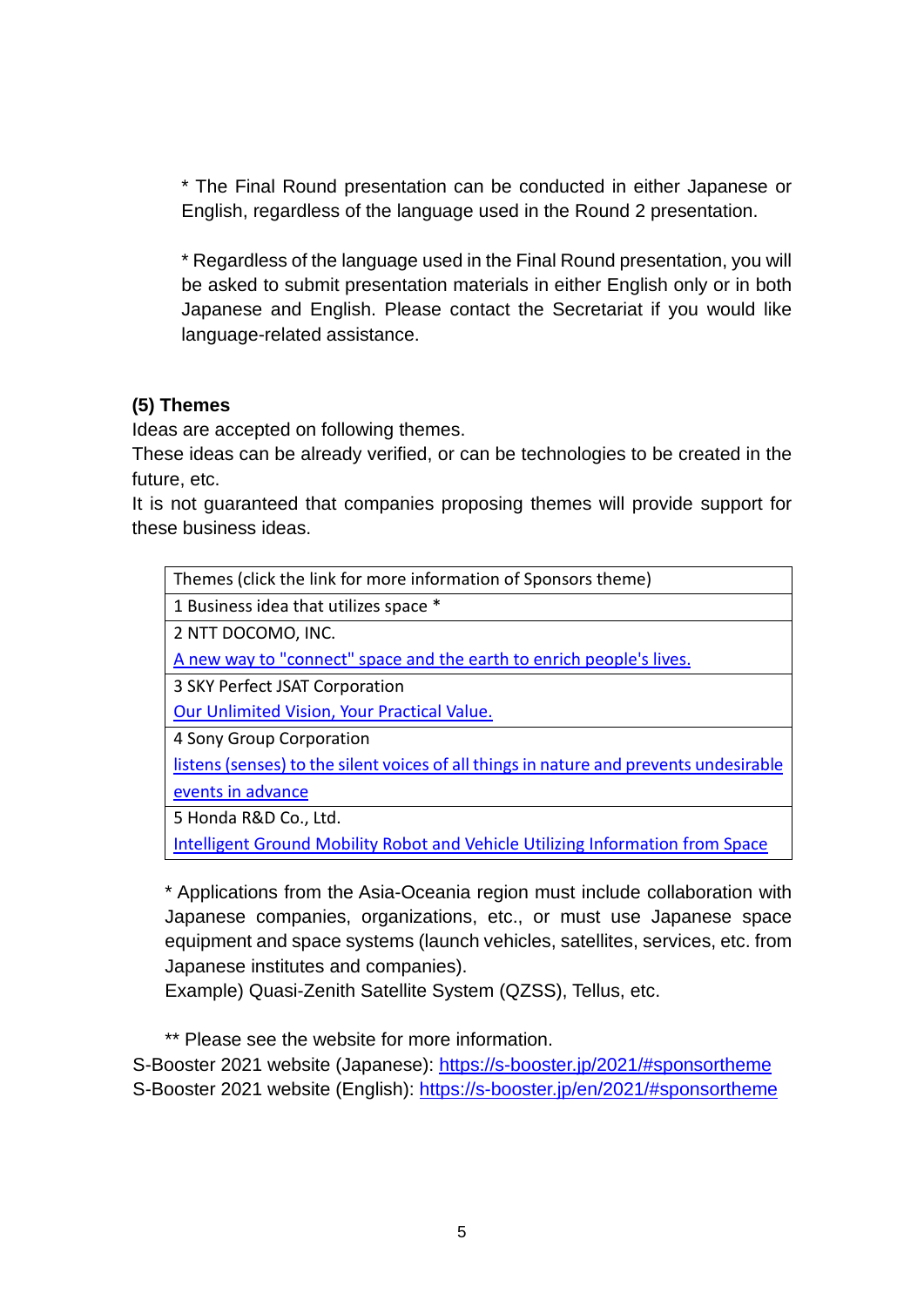#### **(6) Requirement**

The required information is the same for all application categories and themes. Please see the online application and the Appendix ; Application Information Review Form for details about the required information.

| Item                             | <b>Required information</b>                                                                                                 |
|----------------------------------|-----------------------------------------------------------------------------------------------------------------------------|
| Applicant                        | O Applicant's brief biography, profile, etc.                                                                                |
| overview                         | O Requests for commercialization assistance                                                                                 |
|                                  | Etc.                                                                                                                        |
|                                  | o Business idea name                                                                                                        |
|                                  | o Theme                                                                                                                     |
|                                  | o Field                                                                                                                     |
|                                  | O Background/awareness of issues that inspired the idea (100<br>words or less)                                              |
|                                  | o What will you do, how, and for whom? (300 words or less)                                                                  |
| <b>Business idea</b><br>overview | O Expected sales/required costs/commercialization schedule (100<br>words or less)                                           |
|                                  | O Differences from existing products/services (advantages from<br>differentiation and unique qualities) (100 words or less) |
|                                  | o What kind of effects throughout society can be expected from                                                              |
|                                  | the business (improving citizen lives, innovating/developing social<br>systems)? (100 words or less)                        |
|                                  | Etc.                                                                                                                        |

\* Handling of information that must be kept confidential

If your application contains information that is determined as having the possibility to result in harm due to your application, such as patent application reasons, please take measures on your own to maintain confidentiality (such as concealing information).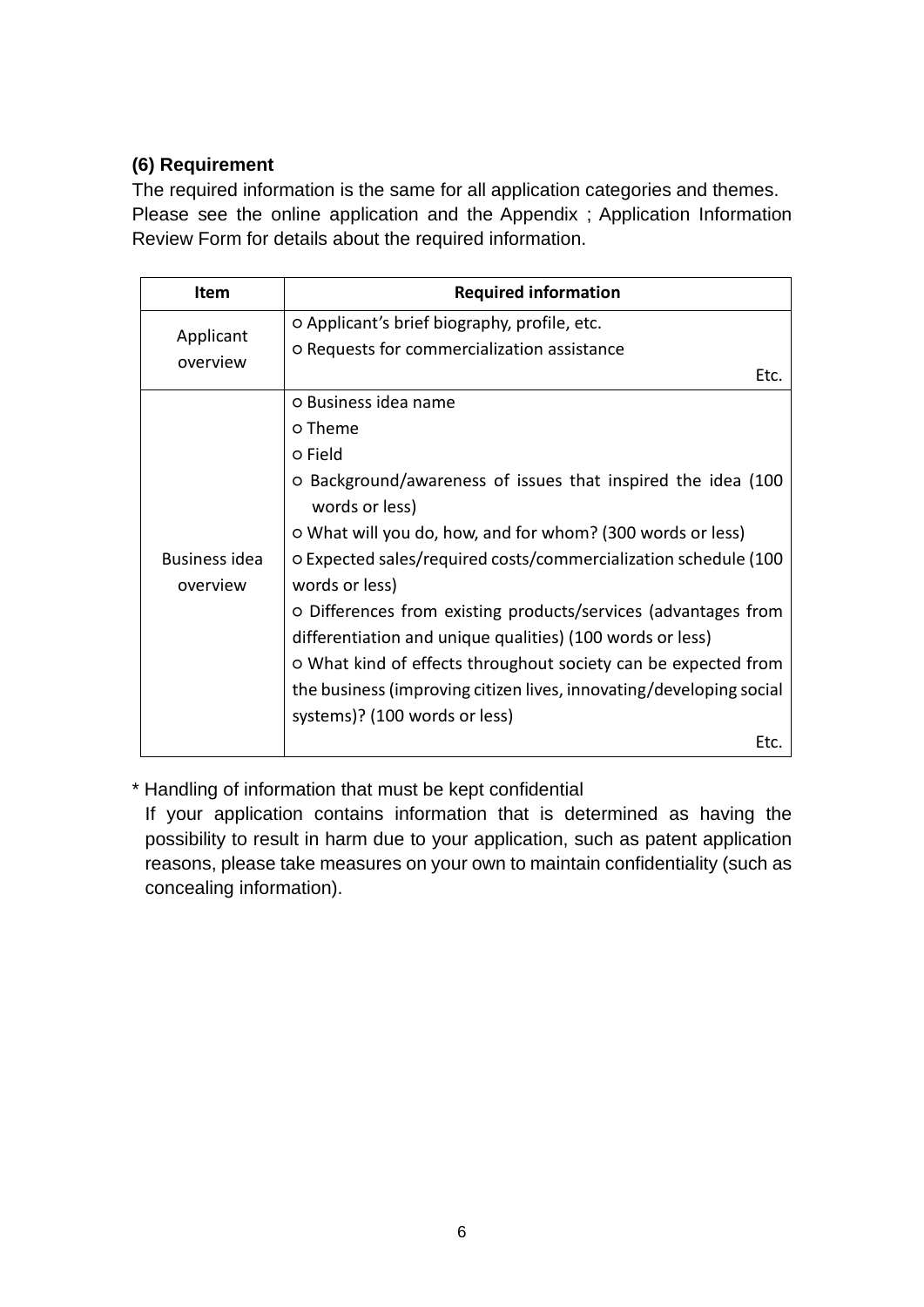#### **(7) How to apply**

Refer to (4) Application categories, then fill in the applicable online form. S-Booster 2021 Application form (Japanese):<https://sb2021.s-booster.jp/form/> S-Booster 2021 Application form (English):<https://sb2021en.s-booster.jp/form/>

- You may attach **up to two A4-sized (Less than 5MB)** PDF pages as supplementary materials (any format). Please note that, if you submit three or more A4-sized pages, they will not be accepted and your application will be judged without any supplementary materials.
- No applications are accepted via other methods (e-mail, postal mail, etc.). All applications sent to the Secretariat, etc. will be regarded as invalid.

#### **(8) Special notes on application**

The application deadline for both Japan and the Asia-Oceania region is

#### **5:00 p.m. (JST) on Monday, May 31, 2021**.

A

Make sure to send your application and receive the application confirmation e-mail by 5:00 p.m. (JST). No applications will be accepted after the deadline for any reason.

- It is expected that many people will submit applications right before the deadline, resulting in server congestion. Please ensure sufficient time to enter.
- One person (or one team) may enter multiple ideas. The maximum is **10 ideas per person or team.**

<Notes about the form>

- The application form has no save function. We recommend using the Appendix ; Application Information Review Form to save your application information.
- Please note that the session will time out in three hours after opening the application form page, and the information you entered will be erased.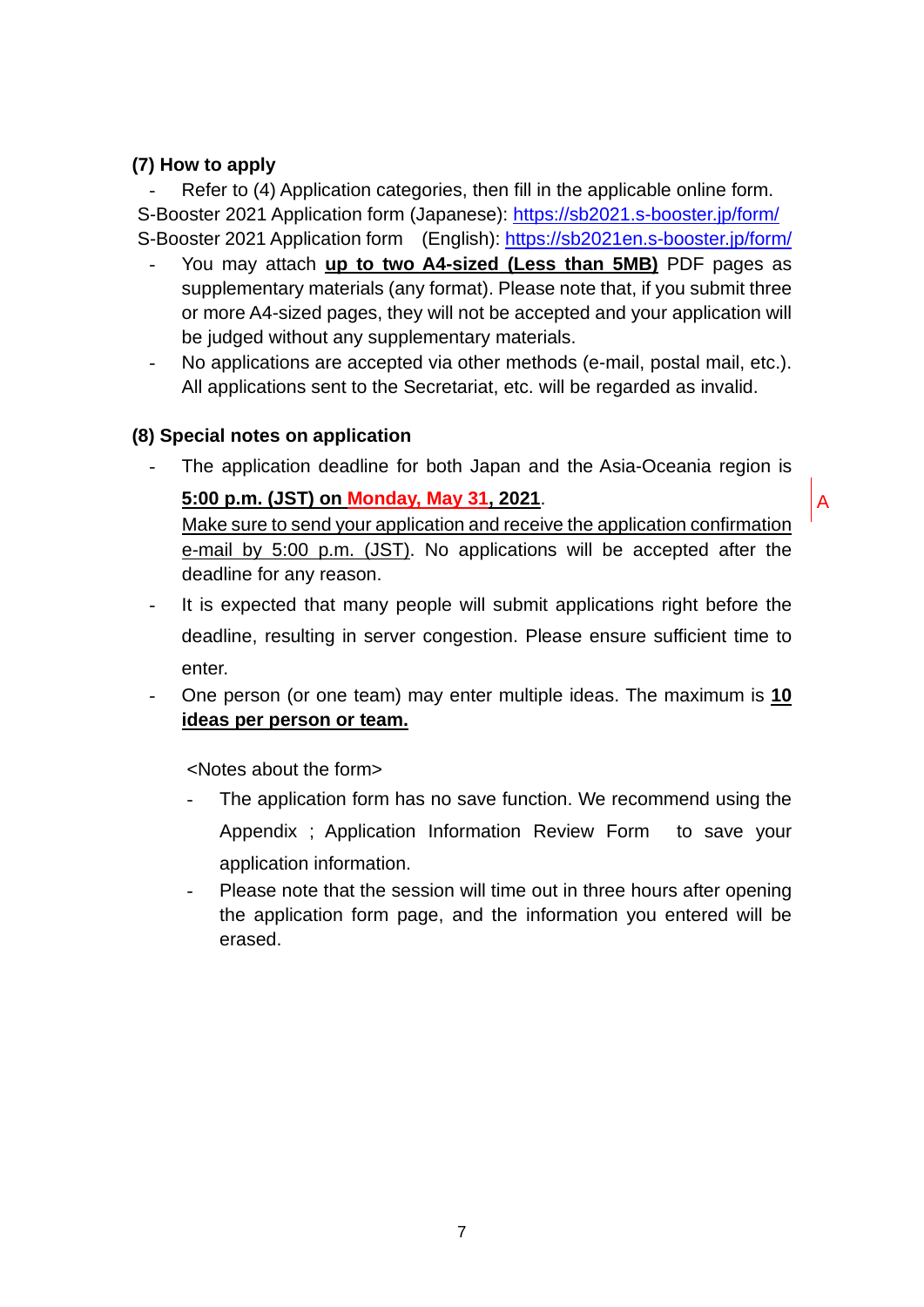### **4. Selection process**

Submitted ideas will undergo document screening (Round 1) and presentations (Round 2). Finalists that pass Round 2 will be given mentoring opportunities with experts (Mentors). The Grand Prize and other prize winners will be selected based on presentations in the Final Round (which is open to the public).

Annual schedule (plan)



| Application period | Tuesday, March 23 - 5:00 p.m. on Monday, May 31, 2021 (JST)                                                                                                                                                                                                                                                                                       |  |  |  |
|--------------------|---------------------------------------------------------------------------------------------------------------------------------------------------------------------------------------------------------------------------------------------------------------------------------------------------------------------------------------------------|--|--|--|
|                    | Please note that applications from the Asia-Oceania region                                                                                                                                                                                                                                                                                        |  |  |  |
|                    | must be also submitted by the deadline of 5:00 p.m. on                                                                                                                                                                                                                                                                                            |  |  |  |
|                    | <b>Monday, May 31, 2021 (JST).</b>                                                                                                                                                                                                                                                                                                                |  |  |  |
| Round 1            | Round 1 is based on document screening. Applicants may also                                                                                                                                                                                                                                                                                       |  |  |  |
|                    | receive questions, etc. when necessary.                                                                                                                                                                                                                                                                                                           |  |  |  |
|                    | External experts and the Sponsors will determine which<br>applicants pass Round 1 based on document screening<br>according to the judging criteria (refer to #5 on page 11).<br>Applicants who pass Round 1 will be notified on or after<br>$\overline{\phantom{a}}$<br>Friday, June 25 (JST)(TBD).                                               |  |  |  |
| Round 2            | Round 2 consists of presentations by applicants who passed<br>Round 1, according to their application categories.                                                                                                                                                                                                                                 |  |  |  |
|                    | <japan round=""><br/>- Presentations will be reviewed by external experts and<br/>Sponsors <b>online in the afternoon of Friday, July 16 (JST).</b><br/>The presentation and question-and-answer session will<br/>be conducted in Japanese.<br/>Applicants who pass Round 2 (Finalists) will be notified in<br/>or after late July (TBD).</japan> |  |  |  |
|                    | <asia round=""></asia>                                                                                                                                                                                                                                                                                                                            |  |  |  |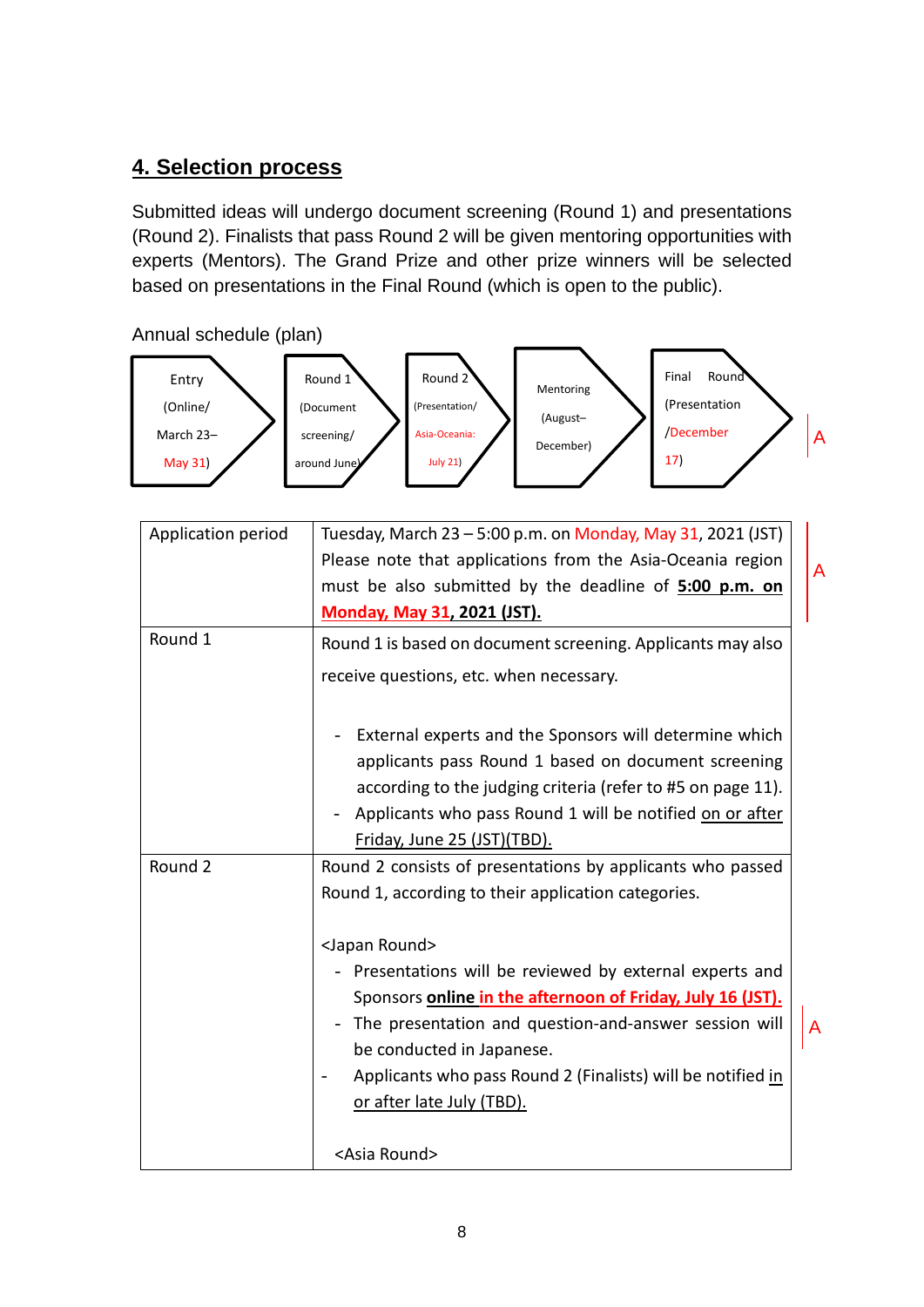|           | - Presentations will be reviewed by external experts and                                                                                                                                                                 |  |  |  |
|-----------|--------------------------------------------------------------------------------------------------------------------------------------------------------------------------------------------------------------------------|--|--|--|
|           | Sponsors online in the afternoon of Wednesday, July 21                                                                                                                                                                   |  |  |  |
|           | (JST).                                                                                                                                                                                                                   |  |  |  |
|           | The presentation and question-and-answer session will                                                                                                                                                                    |  |  |  |
|           | be conducted in English.                                                                                                                                                                                                 |  |  |  |
|           | Applicants who pass Round 2 (Finalists) will be notified in                                                                                                                                                              |  |  |  |
|           | or after late July (TBD).                                                                                                                                                                                                |  |  |  |
|           | * The number of Finalists will be announced on the S-Booster<br>website mid-to-late August.                                                                                                                              |  |  |  |
|           | * Please note that no critiques are given of ideas in the above<br>rounds.                                                                                                                                               |  |  |  |
| Mentoring | Mentoring is provided online, in principle.                                                                                                                                                                              |  |  |  |
|           | Finalists who passed Round 2 will be given opportunities to                                                                                                                                                              |  |  |  |
|           | brush up their business ideas, mainly of the three types                                                                                                                                                                 |  |  |  |
|           | below.                                                                                                                                                                                                                   |  |  |  |
|           | 1. Individual mentoring                                                                                                                                                                                                  |  |  |  |
|           | Finalists who passed Round 2 will be matched by the                                                                                                                                                                      |  |  |  |
|           | Executive Committee with Mentors, based on requests from<br>the Finalists and Mentors. Mentoring will be provided with<br>consent from both (management/mental advice<br>and<br>guidance about commercialization, etc.). |  |  |  |
|           | 2. Group mentoring                                                                                                                                                                                                       |  |  |  |
|           | Group mentoring will be held as workshops with all Finalists                                                                                                                                                             |  |  |  |
|           | around August and November (TBD). The plan is to cover the                                                                                                                                                               |  |  |  |
|           | following topics. Different content may be offered to residents                                                                                                                                                          |  |  |  |
|           | of Japan and the Asia-Oceania region.                                                                                                                                                                                    |  |  |  |
|           | Business plan creation methods, fundraising methods,                                                                                                                                                                     |  |  |  |
|           | intellectual property strategies, etc.                                                                                                                                                                                   |  |  |  |
|           | Laws for commercialization, etc.                                                                                                                                                                                         |  |  |  |
|           | Presentation guidance, including Final Round rehearsals                                                                                                                                                                  |  |  |  |
|           | 3. Consultations with ministries and government agencies                                                                                                                                                                 |  |  |  |
|           | Applicants may also consult if necessary with ministries and                                                                                                                                                             |  |  |  |
|           | government agencies related to the idea (Cabinet Office;                                                                                                                                                                 |  |  |  |
|           | Ministry of Internal Affairs and Communications [MIC];                                                                                                                                                                   |  |  |  |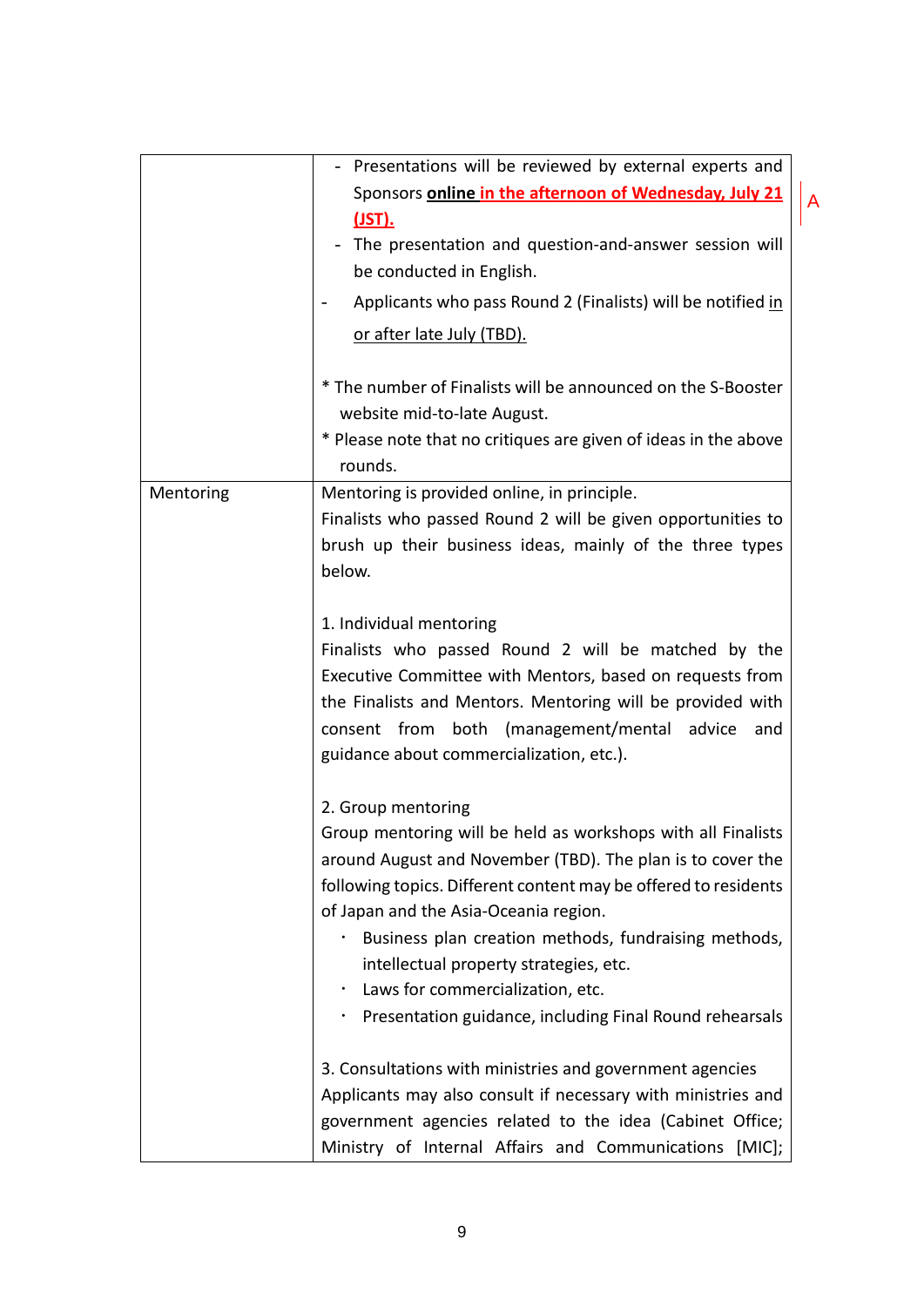|                    | Ministry of Education, Culture, Sports, Science and           |   |  |  |  |
|--------------------|---------------------------------------------------------------|---|--|--|--|
|                    | Technology [MEXT]; Ministry of Agriculture, Forestry and      |   |  |  |  |
|                    | Fisheries [MAFF]; Ministry of Economy, Trade and Industry     |   |  |  |  |
|                    | [METI]; Ministry of Land, Infrastructure, Transport and       |   |  |  |  |
|                    | Tourism [MLIT]; Ministry of the Environment [MOE]; Japanese   |   |  |  |  |
|                    | Meteorological Agency [JMA]). (Asia-Oceania Finalists; Only   |   |  |  |  |
|                    | information about collaboration with Japan)                   |   |  |  |  |
|                    |                                                               |   |  |  |  |
|                    | They will be opportunities for simple exchanges of opinions   |   |  |  |  |
|                    | and communication based on the desires of both Finalists and  |   |  |  |  |
|                    | Sponsors.                                                     |   |  |  |  |
| <b>Final Round</b> | The Final Round consists of presentations and will be held in |   |  |  |  |
|                    | Nihonbashi Mitsui Hall (Tokyo, Japan) on December 17,         | A |  |  |  |
|                    | 2021.                                                         |   |  |  |  |
|                    | In principle, Finalists in the Asia-Oceania region will       |   |  |  |  |
|                    | participate online.                                           |   |  |  |  |
|                    |                                                               |   |  |  |  |
|                    | The Award Ceremony will take place after the presentations.   |   |  |  |  |
|                    | The Grand Prize and other prize winners will be determined    |   |  |  |  |
|                    | based on discussions by the judges according to the judging   |   |  |  |  |
|                    | criteria (see #5 on page 11).                                 |   |  |  |  |

<Please note>

- \* No answers will be given to individual inquiries about the selection.
- \* The schedule may be changed according to application status, etc. The latest schedule will be posted on the S-Booster website.
- \* Applicants must cover their own travel and other expenses to participate in Rounds 1 and 2, mentoring, and the Final Round.
- \* Applicants must make their online environment for presentations to use for Rounds 1 and 2, mentoring, and the Final Round.
- \* Event formats, schedules, etc. may be changed due to the spread of COVID-19.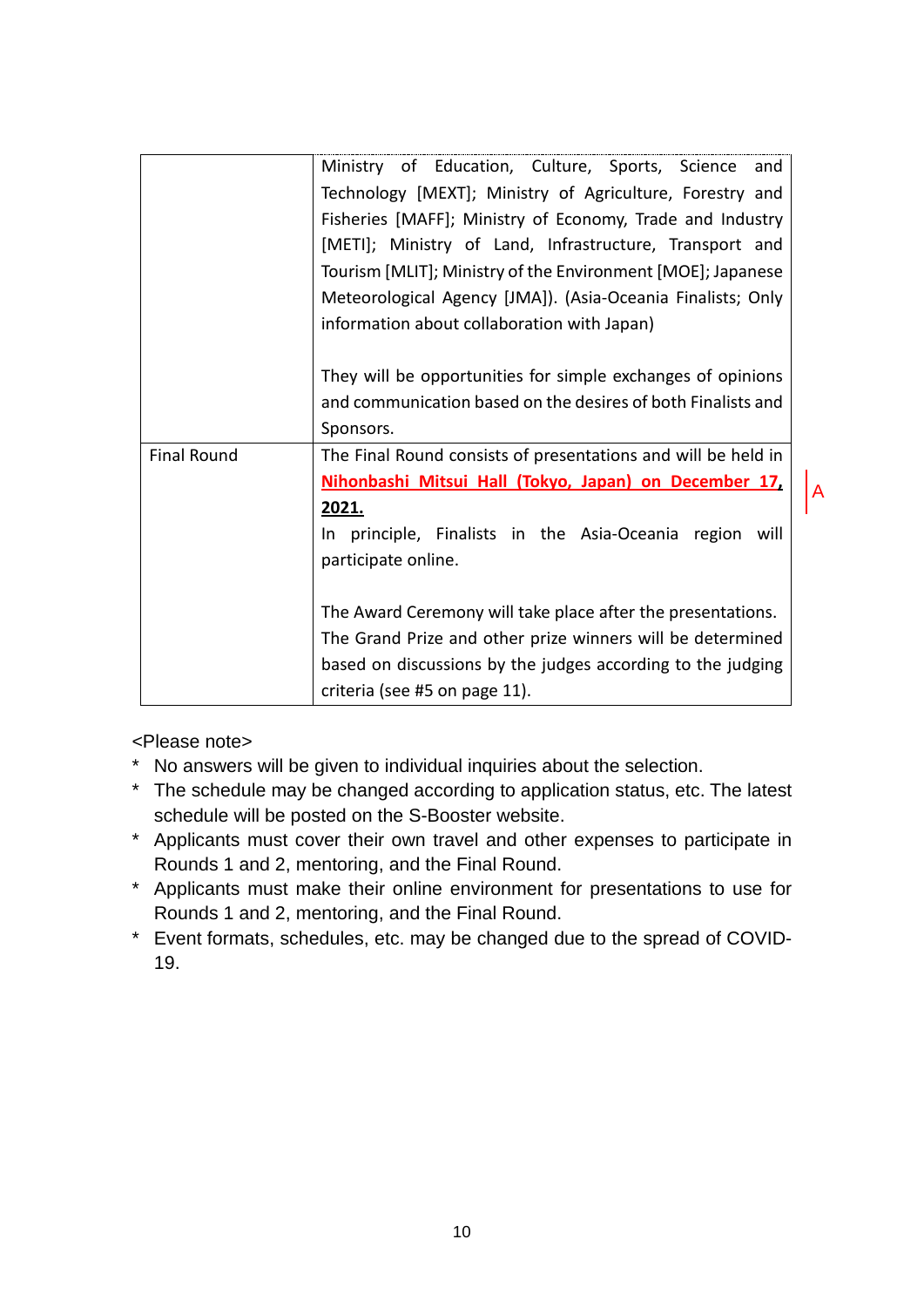# **5. Judging**

Judges will select the winners based on the following criteria in Round 1, Round 2, and the Final Round.

| <b>Judging criteria</b> | <b>Important points</b>                                                                                                                                             |
|-------------------------|---------------------------------------------------------------------------------------------------------------------------------------------------------------------|
| <b>Profitability</b>    | Sufficient profit can be expected.                                                                                                                                  |
|                         | (Important points)<br>- Sales/profit growth based on a specific business plan<br>- New market creation<br>Etc.                                                      |
|                         | Creating new products/services leveraging space resources<br>based on brand-new concepts.                                                                           |
| <b>Innovative</b>       |                                                                                                                                                                     |
| qualities               | (Important points)<br>- Contributing to high added value for existing business, etc.<br>- Resolving business problems in other fields<br>Etc.                       |
|                         | Commercialization is expected to cause ripple effects<br>throughout society, including contributions to achieving the<br>UN's Sustainable Development Goals (SDGs). |
| Social potential        | (Important points)<br>- Contributing to better lives for citizens                                                                                                   |
|                         | - Contributing to the reform/development of social systems<br>Etc.                                                                                                  |

The following clause of disqualification applies to the judging.

- If a judge has a conflict of interest with an applicant, the judge shall not be review its application.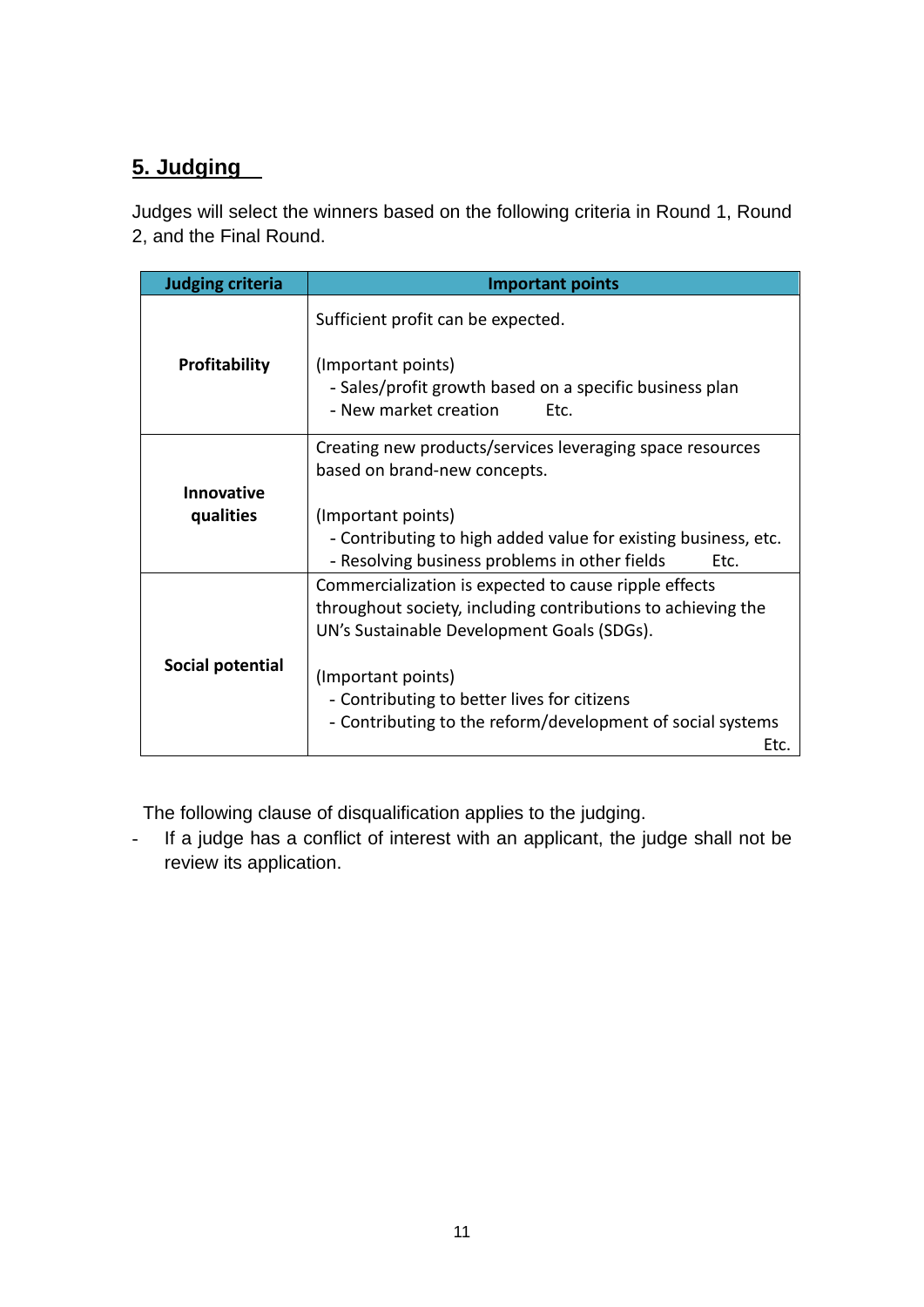## **6. Prizes**

The following prizes will be awarded at the Final Round.

Winners will be selected from Japan and the Asia-Oceania region without distinction.

Please be aware that no prizes may be awarded based on the judging results in some cases.

○ **Grand Prize: 1 (awarded by the special judges to the most superior idea)** Prize money: 10 million yen

#### ○ **Special Judges' Prize: 1 (awarded by the special judges to a particularly excellent idea)**

Prize money: 1 million yen

#### ○ **Asia-Oceania Prize: 1 (awarded by the special judges to an idea with excellent global potential)**

Prize money: 1 million yen

#### ○ **Sponsor Prizes: 5 (awarded by Sponsors)**

Prize money: 500,000 yen

#### ○ **JAXA Prize: 1 (awarded by JAXA)**

Supplementary prize: Six months of hands-on support and special feature in a JAXA publicity media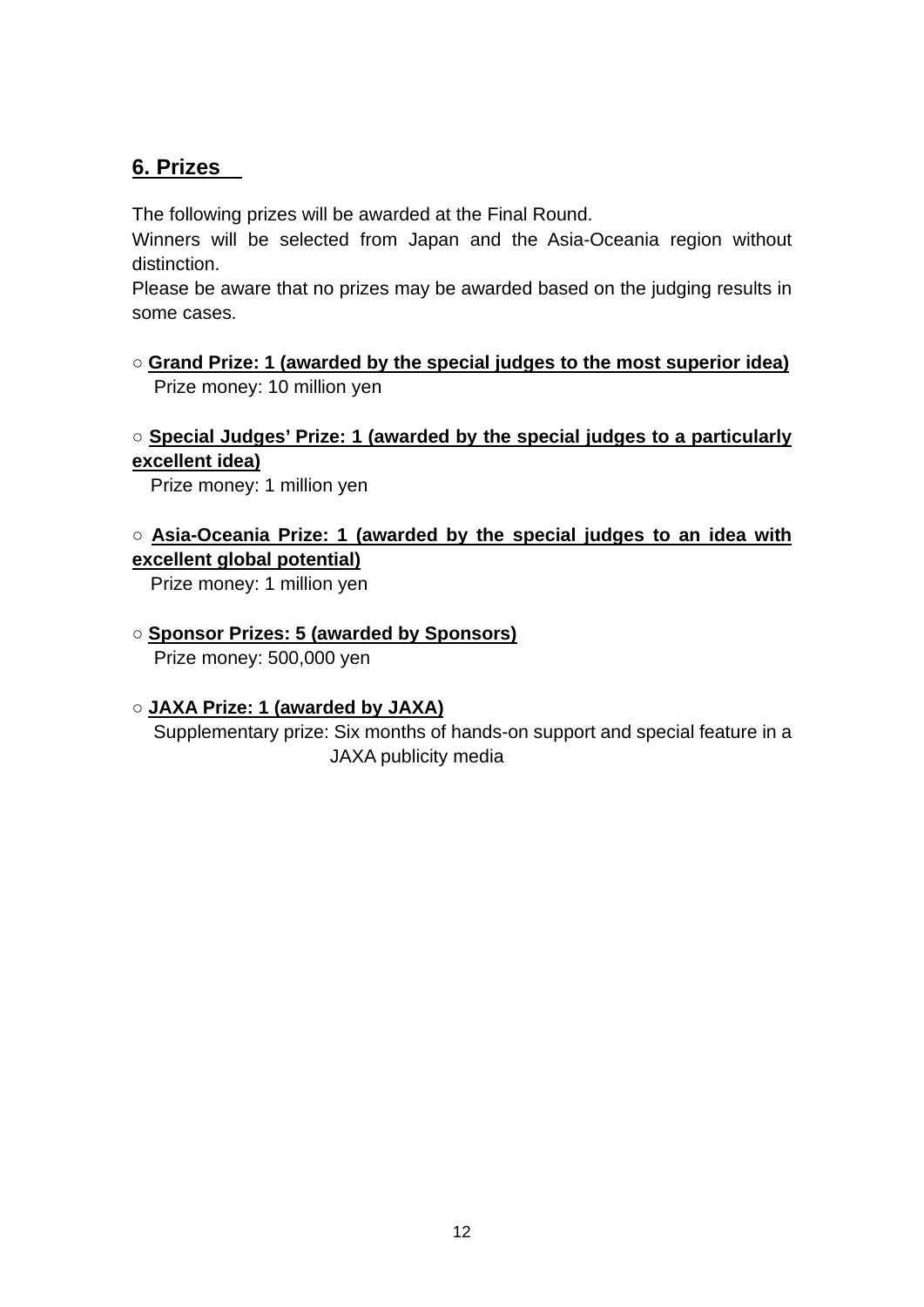# **7. Rights to ideas, etc.**

#### **Intellectual property rights to submitted ideas**

- The copyright and other intellectual property rights to submitted ideas belong to the applicant.
- Submitted ideas must not infringe on the copyright or other intellectual property rights of a third party. If the Executive Committee judges there is the risk that a submitted idea infringes or may infringe on the rights of a third party (including infringement after application), the prize may be revoked, even after it is awarded.

#### **Summary, translation, etc. of submitted ideas**

Please be aware that information written in the application form, coverage of Finalists at the Final Round, and other information may be used by the host for publicity and PR in magazines, books, websites, e-mail newsletters, and other mediums. Accordingly, the information written by the applicant may be partially changed, including summary and translation.

#### **Progress reports after winning**

- Winners will be given opportunities to continually promote their efforts, such as reports at governmental space-related events, about their progress after winning the prize.
- In addition, winners may be asked to report on how they spent the prize money after winning.
- Applicants who participate in Round 2 and the Final Round may be asked for information about what they do afterwards, regardless of whether they win any prizes.

#### **Handling of personal information**

1. Purpose of using personal information

The S-Booster 2021 Executive Committee Secretariat ("Secretariat") uses personal information obtained from applicants to S-Booster 2021 ("this contest") for the following purposes. Personal information will not be used for other purposes except with the consent of the applicant.

- 1. Operation of this contest
- 2. Contacting the applicant (conformation of registered information, inquiries, notification of judging results, etc.)
- 3. Public announcements of judging results and prize winners
- 4. Media coverage of applicants
- 5. Other purposes as notified or clearly explained when the information is obtained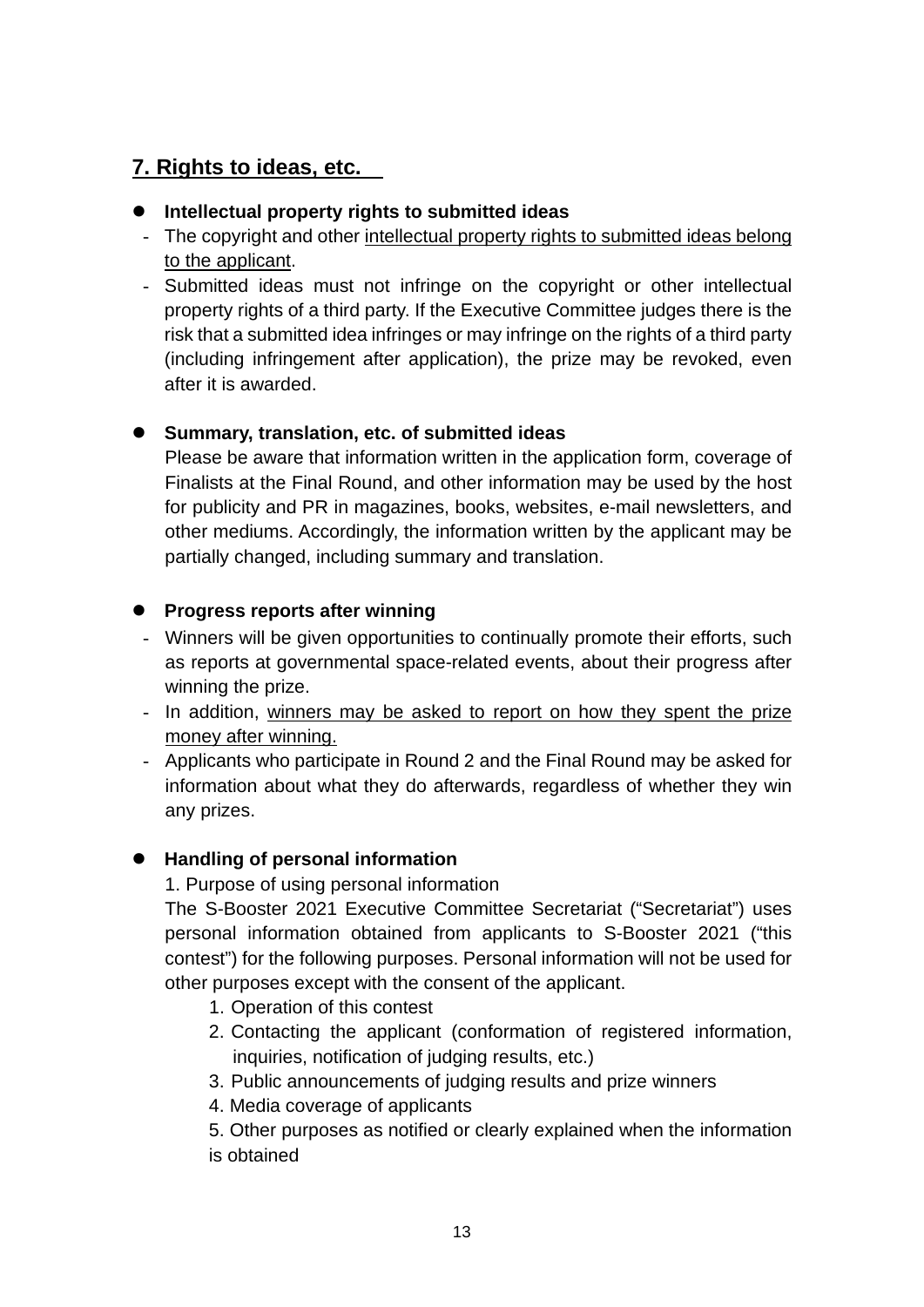#### 6. Other purposes related to the above

2. Provision of personal information to third parties

In principle, the Secretariat will not provide the applicant's personal information to a third party without the applicant's prior consent.

3. Contracting the processing of personal information

The Secretariat may contract a corporation or other external party to do some personal information handling tasks according to a non-disclosure memorandum concluded with the Secretariat.

[Contact for personal information handling]

Please contact the following for questions, etc. about the Secretariat's personal information protection policy and personal information possessed by the Secretariat.

S-Booster 2021 Executive Committee Secretariat E-mail: [info@s-booster.jp](mailto:info@s-booster.jp)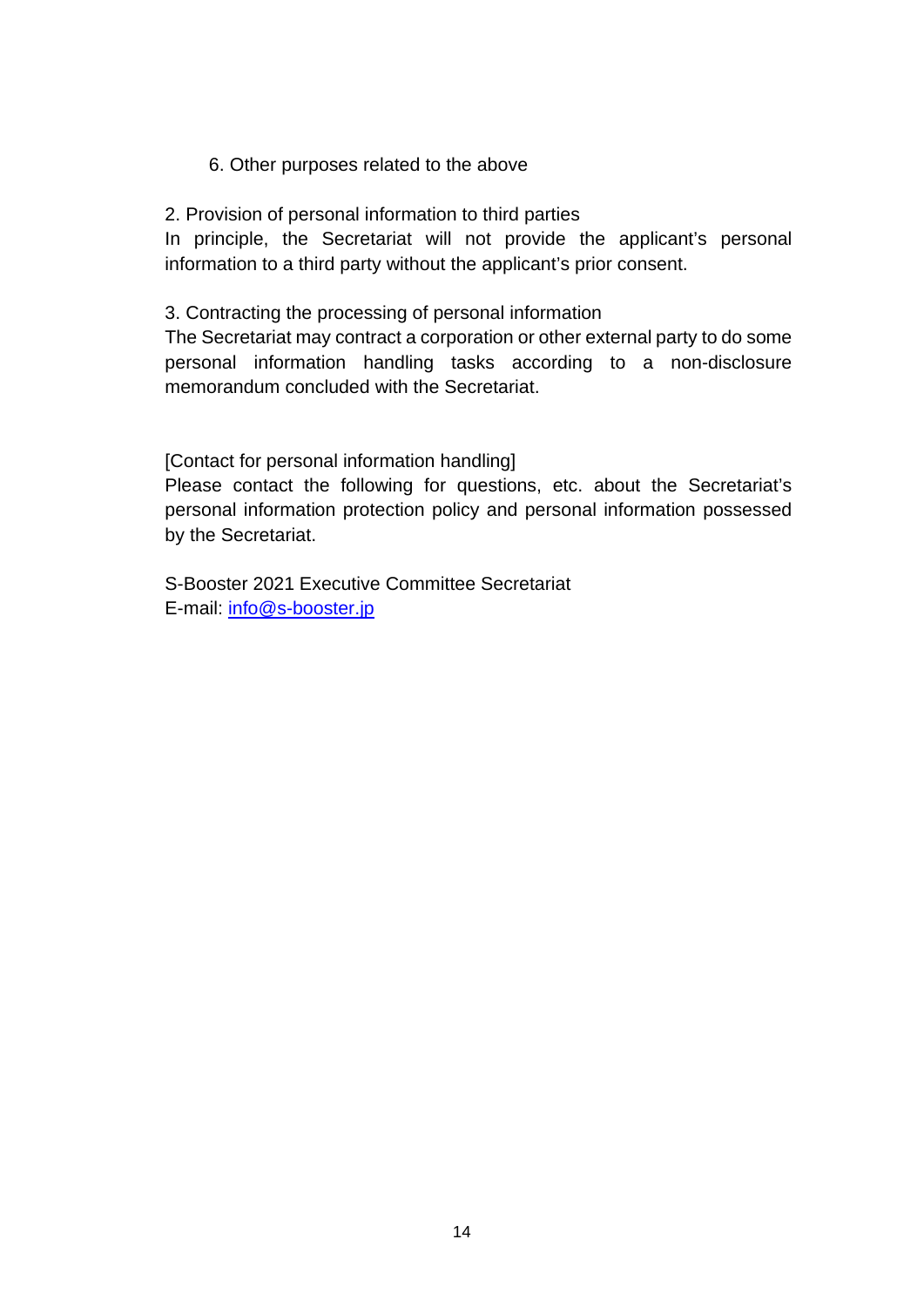This form is for applicants to review and save their application information. It cannot be used to apply for the contest. Please use the online application form. <https://sb2021en.s-booster.jp/form/>

\* Denotes required items.

#### **■ Applicant/team information**

|                | First name *                                       |                |                                       |                                                                          |  |
|----------------|----------------------------------------------------|----------------|---------------------------------------|--------------------------------------------------------------------------|--|
|                | Middle name                                        |                |                                       |                                                                          |  |
|                | Last name *                                        |                |                                       |                                                                          |  |
|                | Title <sup>*</sup>                                 |                | Select one: Mr., Ms., Mx., Dr., Prof. |                                                                          |  |
|                | Occupation *                                       |                |                                       | Select one: Company employee, Self-                                      |  |
|                |                                                    |                |                                       | employed/freelance, Entrepreneur, Future<br>entrepreneur, Student, Other |  |
|                | Other                                              |                |                                       |                                                                          |  |
|                | occupation                                         |                |                                       |                                                                          |  |
|                | (details)                                          |                |                                       |                                                                          |  |
| Representative | Affiliation                                        |                |                                       |                                                                          |  |
|                | (company, etc.)                                    |                |                                       |                                                                          |  |
|                | Age *                                              |                |                                       | Select one: 10s, 20s, 30s, 40s, 50s, 60 or older                         |  |
|                | Address                                            |                |                                       |                                                                          |  |
|                |                                                    | Postal code *  |                                       |                                                                          |  |
|                |                                                    | <b>Address</b> |                                       |                                                                          |  |
|                | Country                                            |                |                                       |                                                                          |  |
|                | Nationality *                                      |                |                                       |                                                                          |  |
|                | E-mail *                                           |                |                                       |                                                                          |  |
|                | Telephone <sup>*</sup>                             |                |                                       |                                                                          |  |
|                | First name                                         |                |                                       |                                                                          |  |
|                | Middle name                                        |                |                                       |                                                                          |  |
|                | Last name                                          |                |                                       |                                                                          |  |
|                | Title                                              |                |                                       | Select one: Mr., Ms., Mx., Dr., Prof.                                    |  |
| Team members   |                                                    |                |                                       | Select one: Company employee, Self-                                      |  |
| $1 - 9$        | Occupation                                         |                |                                       | employed/freelance, Entrepreneur, Future                                 |  |
|                |                                                    |                |                                       | entrepreneur, Student, Other                                             |  |
|                | Other<br>occupation                                |                |                                       |                                                                          |  |
|                | (details)                                          |                |                                       |                                                                          |  |
|                | <b>Affiliation</b>                                 |                |                                       |                                                                          |  |
|                | (company, etc.)                                    |                |                                       |                                                                          |  |
| Profile        | Brief biography of representative and team profile |                |                                       |                                                                          |  |
| (75 words or   |                                                    |                |                                       |                                                                          |  |
| less) *        |                                                    |                |                                       |                                                                          |  |
|                |                                                    |                |                                       |                                                                          |  |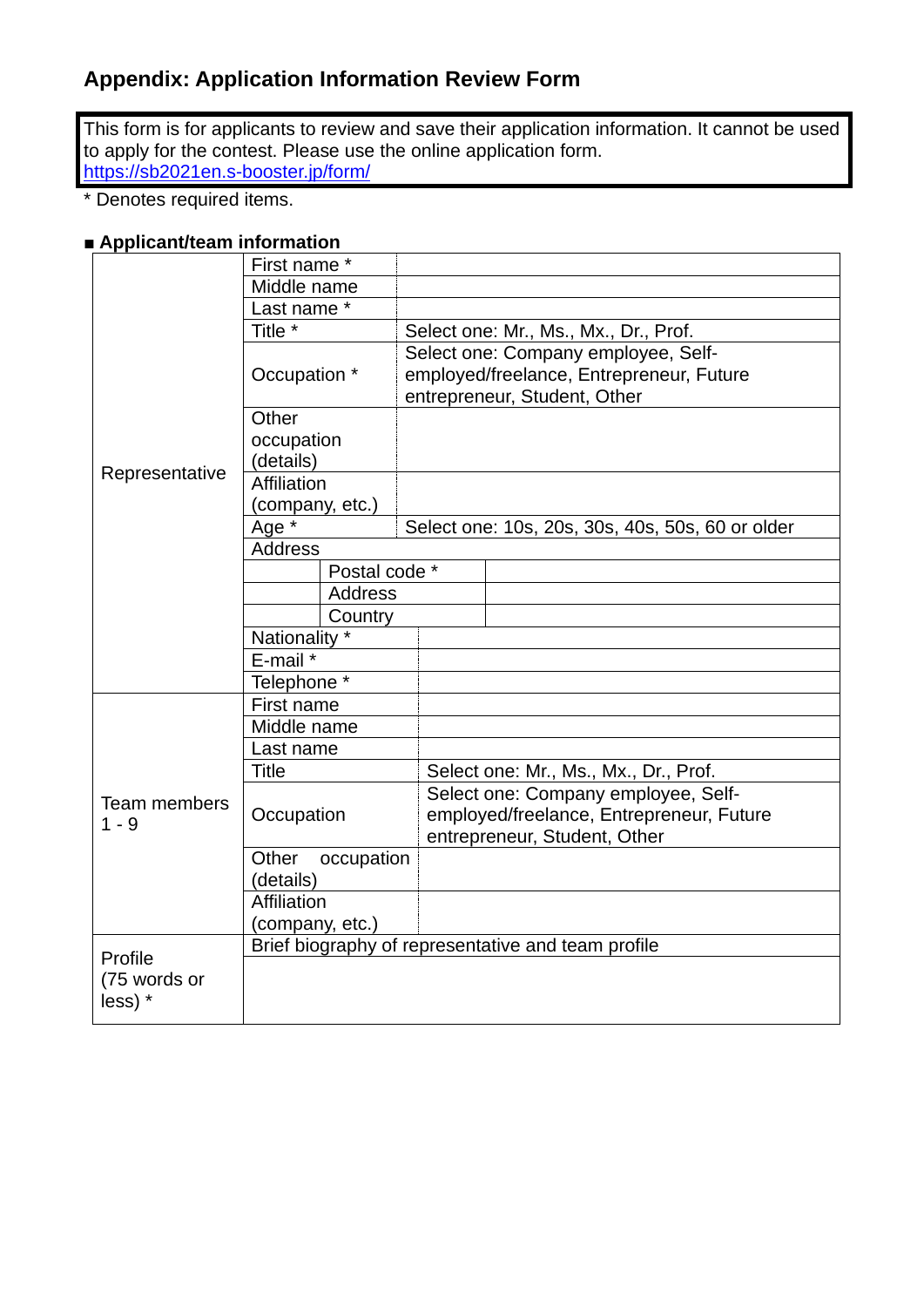| $\blacksquare$ Application questionnaire |                                                                               |  |  |  |  |
|------------------------------------------|-------------------------------------------------------------------------------|--|--|--|--|
|                                          | What kind of commercialization assistance do you want?                        |  |  |  |  |
|                                          | Select from (multiple choices permitted):                                     |  |  |  |  |
|                                          | Investigation of business model                                               |  |  |  |  |
|                                          | Research on needs                                                             |  |  |  |  |
|                                          | $\Box$ Market development                                                     |  |  |  |  |
| Commercialization                        | $\Box$ Fundraising                                                            |  |  |  |  |
| assistance *                             | <b>Technical assistance</b><br>$\Box$                                         |  |  |  |  |
|                                          | Human resources<br>$\Box$                                                     |  |  |  |  |
|                                          | $\Box$ PR/branding                                                            |  |  |  |  |
|                                          | Other                                                                         |  |  |  |  |
|                                          | Other (50 words or<br>less)                                                   |  |  |  |  |
|                                          | Do you consent to your photographs and videos from S-Booster 2021             |  |  |  |  |
|                                          | being used in TV, newspapers, magazines, websites, and other                  |  |  |  |  |
| Media use *                              | media?                                                                        |  |  |  |  |
|                                          | Yes / No                                                                      |  |  |  |  |
|                                          | 2021?<br>How did you learn about S-Booster                                    |  |  |  |  |
|                                          | Select one:                                                                   |  |  |  |  |
|                                          | Website/social media<br>$\circ$<br>Article or news about S-Booster<br>$\circ$ |  |  |  |  |
| About<br>S-Booster? *                    | Saw the S-Booster 2019 Final Round on YouTube<br>$\circ$                      |  |  |  |  |
|                                          | From an acquaintance<br>$\circ$                                               |  |  |  |  |
|                                          | Other<br>$\circ$                                                              |  |  |  |  |
|                                          | Other (50 words or<br>less)                                                   |  |  |  |  |
|                                          | Have you previously applied for S-Booster or another business idea            |  |  |  |  |
|                                          | contest?                                                                      |  |  |  |  |
| Past Application *                       | No                                                                            |  |  |  |  |
|                                          | I have entered S-Booster                                                      |  |  |  |  |
|                                          | I have entered another business idea contest (specifically)                   |  |  |  |  |
| News request *                           | Do you wish to receive news about S-Booster and other related<br>events?      |  |  |  |  |
|                                          | Yes / No                                                                      |  |  |  |  |
|                                          |                                                                               |  |  |  |  |

# **■ Outline of business idea**

| Business idea name * |                                                                                                                                                                                                      |
|----------------------|------------------------------------------------------------------------------------------------------------------------------------------------------------------------------------------------------|
| Theme *              | $\Box$ Space-based business idea<br>$\Box$ NTT DOCOMO / A new way to "connect" space and the earth $\vert$<br>to enrich people's lives.<br>□ SKY Perfect JSAT / Our Unlimited Vision, Your Practical |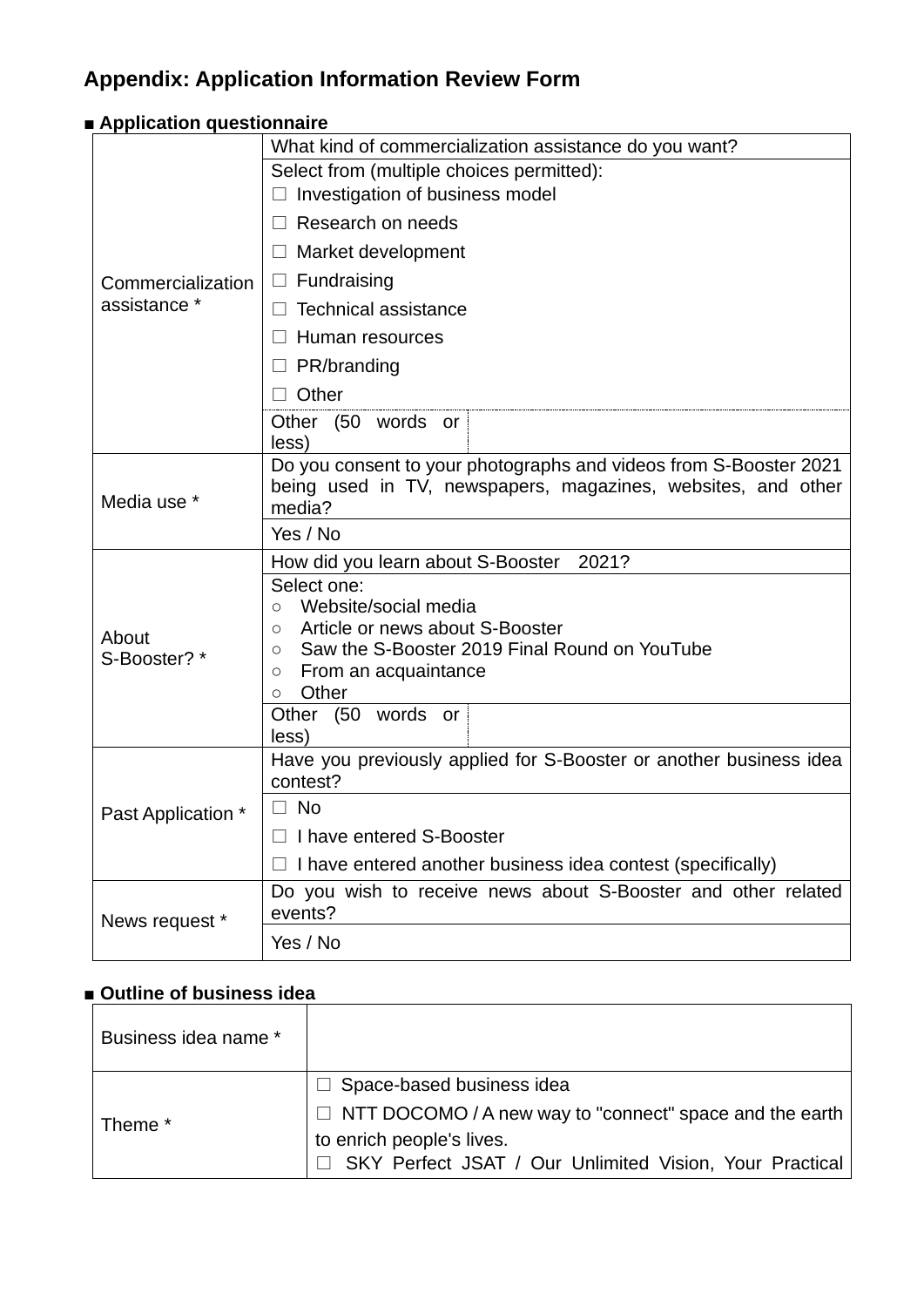|                           | Value.                                                                                                        |  |  |  |  |
|---------------------------|---------------------------------------------------------------------------------------------------------------|--|--|--|--|
|                           | Sony Group / listens (senses) to the silent voices of all things                                              |  |  |  |  |
|                           | in nature and prevents undesirable events in advance                                                          |  |  |  |  |
|                           | Honda R&D / Intelligent Ground Mobility Robot and Vehicle                                                     |  |  |  |  |
|                           | Utilizing Information from Space                                                                              |  |  |  |  |
|                           | (selection type/multiple selections permitted)                                                                |  |  |  |  |
|                           | If you don't does not select a Sponsor theme                                                                  |  |  |  |  |
|                           | Details of collaboration with Japan (50 words or less)                                                        |  |  |  |  |
|                           | Select one (that applies most):                                                                               |  |  |  |  |
|                           | Use and application of satellite data (such as remote sensing<br>$\circ$                                      |  |  |  |  |
|                           | and positioning), application development, etc.                                                               |  |  |  |  |
|                           | Equipment development (satellites, launch vehicles, ground<br>$\circ$                                         |  |  |  |  |
| Field *                   | devices, etc.)                                                                                                |  |  |  |  |
|                           | Orbital service development and operation (debris removal,<br>space travel, space resource exploration, etc.) |  |  |  |  |
|                           | Other<br>$\circ$                                                                                              |  |  |  |  |
|                           | Other details (25 words or less)                                                                              |  |  |  |  |
| Outline of business idea  |                                                                                                               |  |  |  |  |
| (100 words or less) *     |                                                                                                               |  |  |  |  |
|                           | What is the background and awareness of issues regarding your                                                 |  |  |  |  |
| Proposal background       | idea?                                                                                                         |  |  |  |  |
| (100 words or less) *     |                                                                                                               |  |  |  |  |
|                           |                                                                                                               |  |  |  |  |
|                           | What will you do, how, and for whom?                                                                          |  |  |  |  |
|                           |                                                                                                               |  |  |  |  |
| <b>Realization method</b> |                                                                                                               |  |  |  |  |
| (300 words or less) *     |                                                                                                               |  |  |  |  |
|                           |                                                                                                               |  |  |  |  |
|                           |                                                                                                               |  |  |  |  |
|                           | Please choose commercialization schedule of your idea.                                                        |  |  |  |  |
|                           | Select one:                                                                                                   |  |  |  |  |
|                           | $\circ$ Commercialization within 3 years                                                                      |  |  |  |  |
|                           | $\circ$ Commercialization within 10 years                                                                     |  |  |  |  |
| Proposed schedule *       | ○ At present, there is no particular schedule for                                                             |  |  |  |  |
|                           | commercialization                                                                                             |  |  |  |  |
|                           | ○ Other                                                                                                       |  |  |  |  |
|                           | Other details (25 words or less)                                                                              |  |  |  |  |
|                           | Please choose estimated sales scale of your idea.                                                             |  |  |  |  |
| Sales *                   | Select one:                                                                                                   |  |  |  |  |
|                           | ○ Less than 100 million yen                                                                                   |  |  |  |  |
|                           | ○ 100 million to less than 500 million yen                                                                    |  |  |  |  |
|                           | ○ 500 million to less than 3 billion yen<br>○ 3 billion yen or more                                           |  |  |  |  |
|                           | $\circ$ At present, there is no particular sales prediction                                                   |  |  |  |  |
|                           | ○ Other                                                                                                       |  |  |  |  |
|                           | Other details (25 words or less)                                                                              |  |  |  |  |